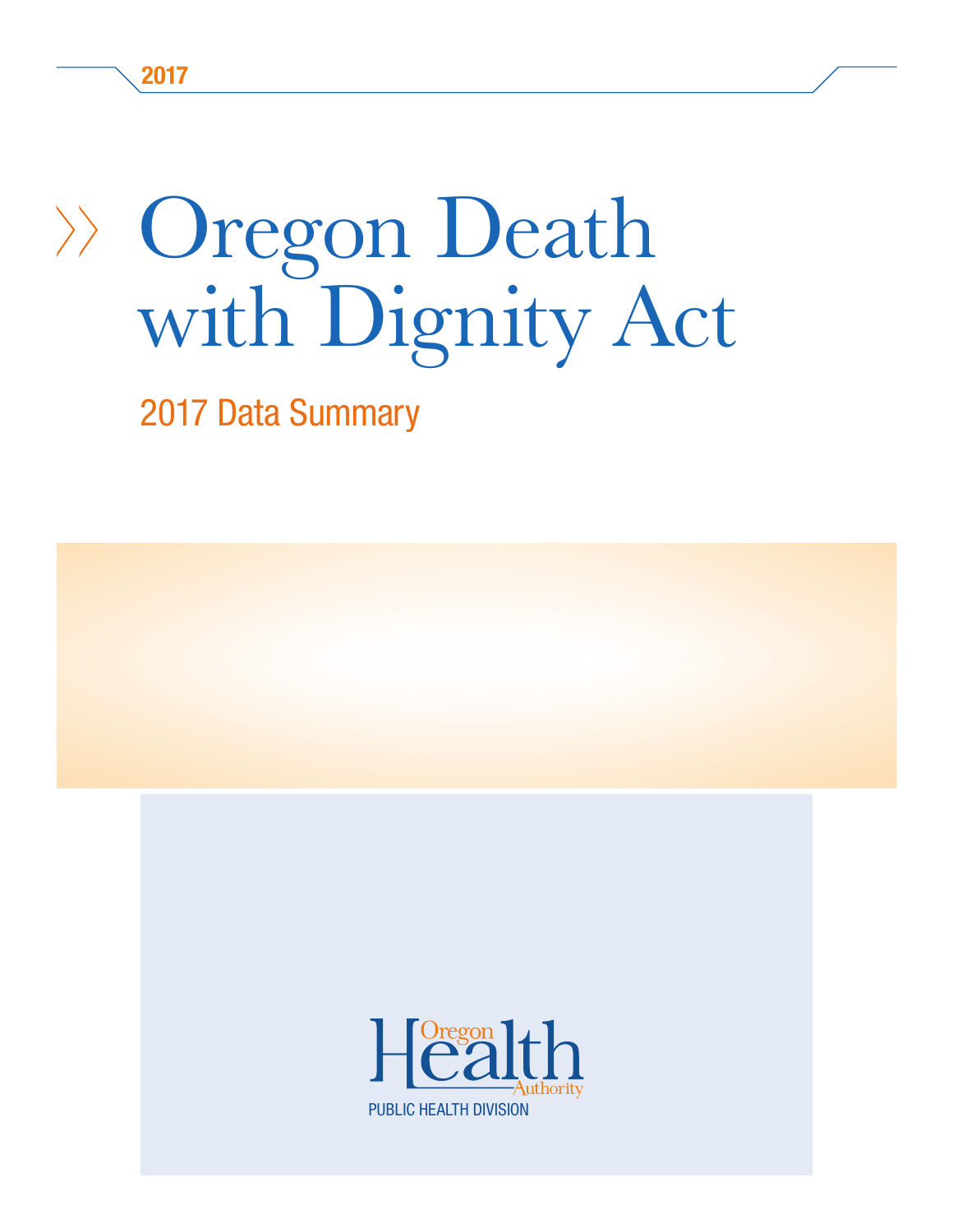# Acknowledgments

Report written by: Public Health Division, Center for Health Statistics

Date: February 9, 2018

For more information, see: http://public.health.oregon.gov/ProviderPartnerResources/Evaluationresearch/ deathwithdignityact/Pages/index.aspx

Contact: DWDA.INFO@state.or.us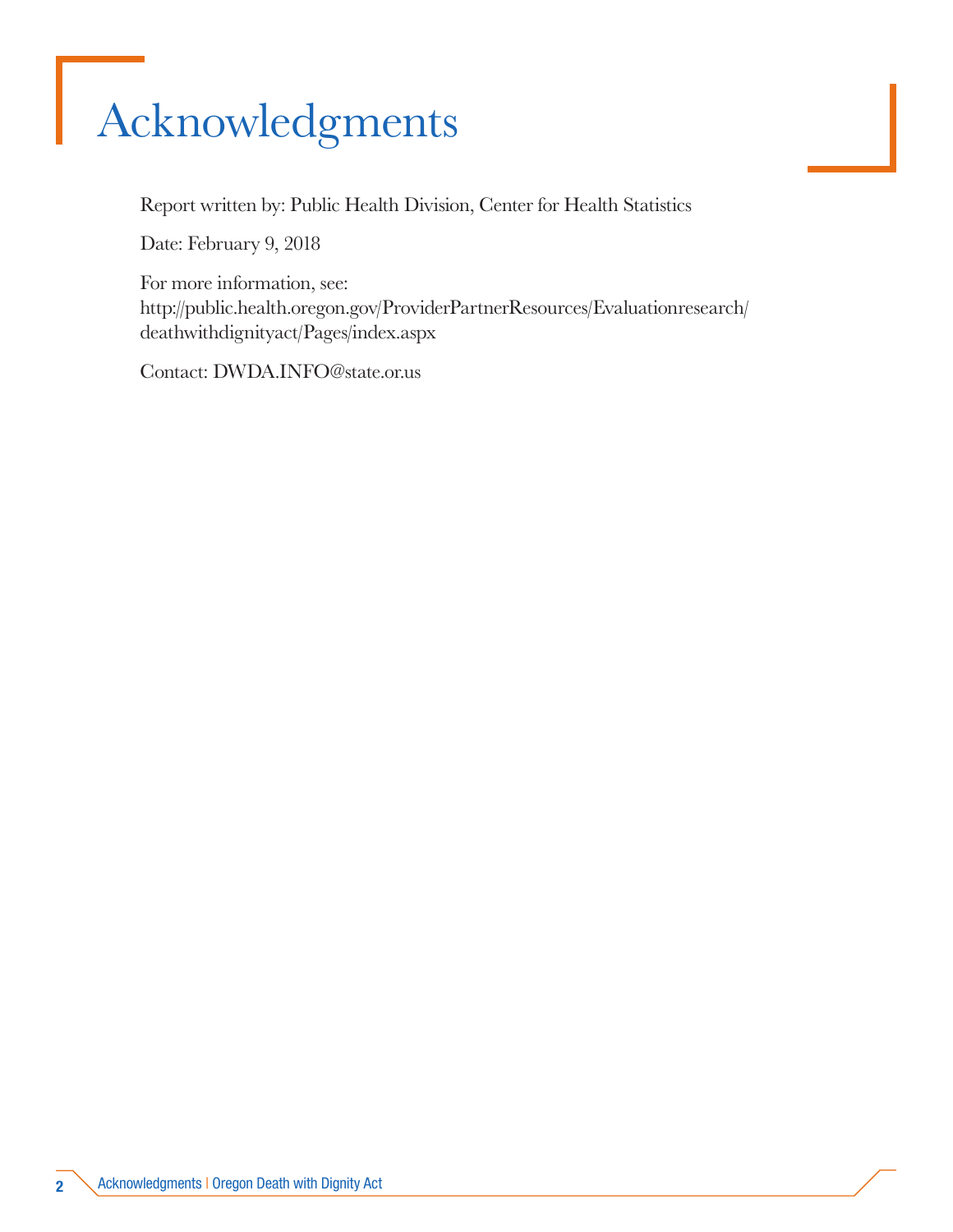## Executive summary

The Oregon Death with Dignity Act (DWDA) allows terminally ill Oregonians who meet specific qualifications to end their lives through the voluntary selfadministration of a lethal dose of medications, expressly prescribed by a physician for that purpose. The Act requires the Oregon Health Authority, Public Health Division, to collect information about the patients and physicians who participate in the Act and to publish an annual statistical report. In 2017, 218 people received prescriptions under the DWDA. As of January 19, 2018, 143 people had died in 2017 from ingesting the prescribed medications, including 14 who had received the prescriptions in prior years. Characteristics of DWDA patients were similar to those in previous years: most patients were aged 65 years or older (80.4%) and had cancer (76.9%). During 2017, no referrals were made to the Oregon Medical Board for failure to comply with DWDA requirements.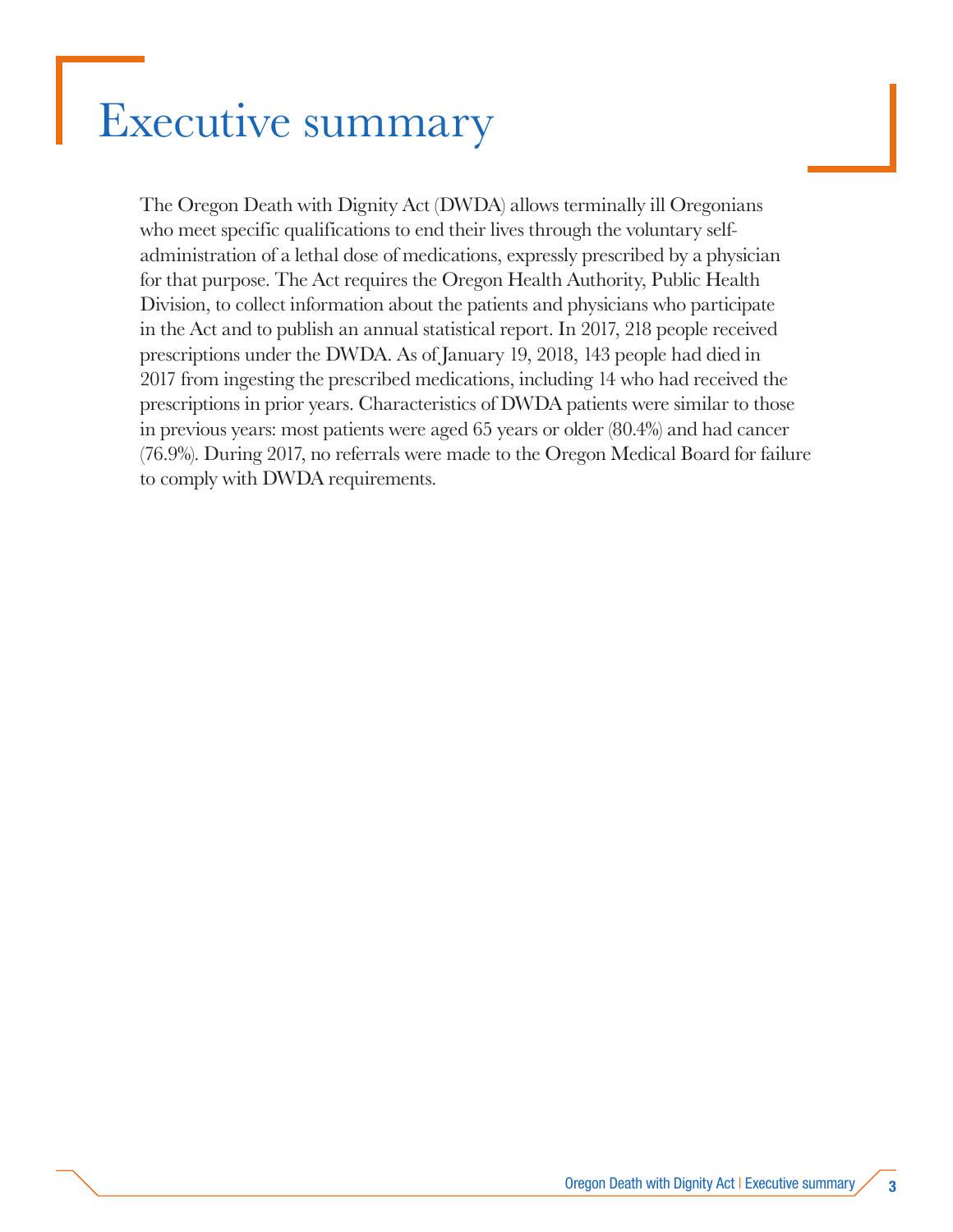### Introduction

The Oregon Death with Dignity Act (DWDA) allows terminally ill Oregonians who meet specific qualifications to end their lives through the voluntary selfadministration of a lethal dose of medications, expressly prescribed by a physician for that purpose. The Act requires the Oregon Health Authority (OHA), Public Health Division, to collect information about the patients and physicians who participate in the Act and to publish an annual statistical report.

The DWDA outlines specific patient requirements to participate. A patient must be: 1) 18 years of age or older, 2) a resident of Oregon, 3) capable of making and communicating health care decisions for him/herself, and 4) diagnosed with a terminal illness that will lead to death within six (6) months. It is up to the attending and consulting physicians to determine whether these requirements have been met, and to report that fact to OHA at the time a prescription is written. If OHA identifies any issues of noncompliance with the statutory requirements, that fact is reported to the appropriate licensing board.

Data presented in this summary, including the number of people for whom DWDA prescriptions were written (DWDA prescription recipients) and the resulting deaths from the ingestion of the medications (DWDA deaths), are based on required reporting forms and death certificates received by OHA as of January 19, 2018. More information on the reporting process, required forms, and annual reports is available at: http://www.healthoregon.org/dwd.





*\*As of January 19, 2018 See Table 2 for detailed information*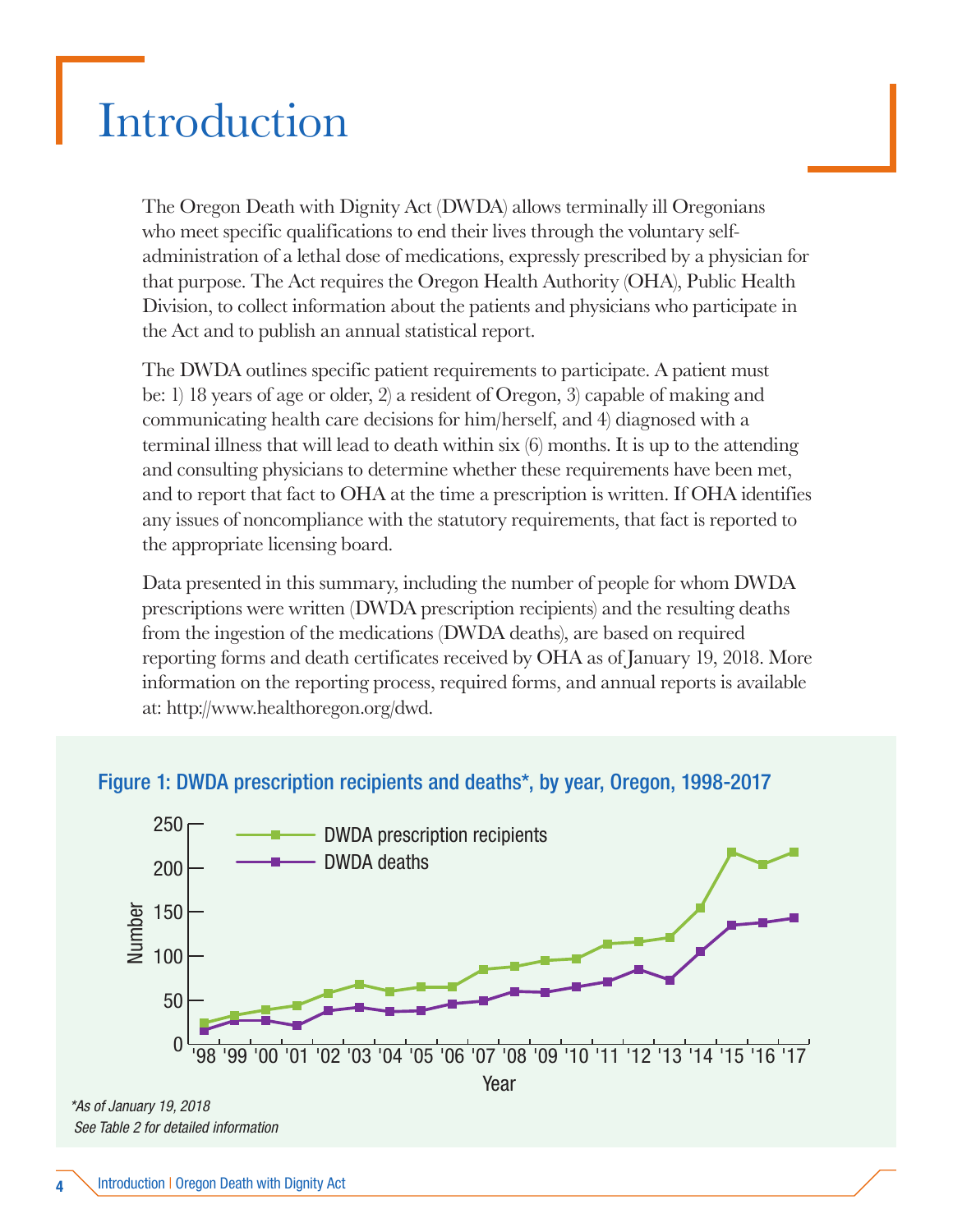# Participation summary and trends

During 2017, 218 people received prescriptions for lethal medications under the provisions of the Oregon DWDA, compared to 204 during 2016 (Figure 1 and Table 2). As of January 19, 2018, OHA had received reports of 143 people who had died during 2017 from ingesting the medications prescribed under DWDA, compared to 138 during 2016.

Since the law was passed in 1997, a total of 1,967 people have had prescriptions written under the DWDA, and 1,275 patients have died from ingesting the medications. During 2017, the estimated rate of DWDA deaths was 39.9 per 10,000 total deaths.

A summary of DWDA prescriptions written and medications ingested is shown in Figure 2. Of the 218 patients for whom prescriptions were written during 2017, 130 (59.6%) ingested the medication; 129 died from ingesting the medication, and one patient ingested the medication but regained consciousness before dying from the underlying illness and is therefore not counted as a DWDA death. An additional 44 patients (20.2%) did not take the medications and subsequently died of other causes.

Ingestion status is unknown for 44 patients prescribed DWDA medications in 2017. Twenty-three of these patients died, but follow up information is not yet available. For the remaining 21 patients, both death and ingestion status are pending (Figure 2).



#### Figure 2: Summary of DWDA prescriptions written and medications ingested in 2017, as of January 19, 2018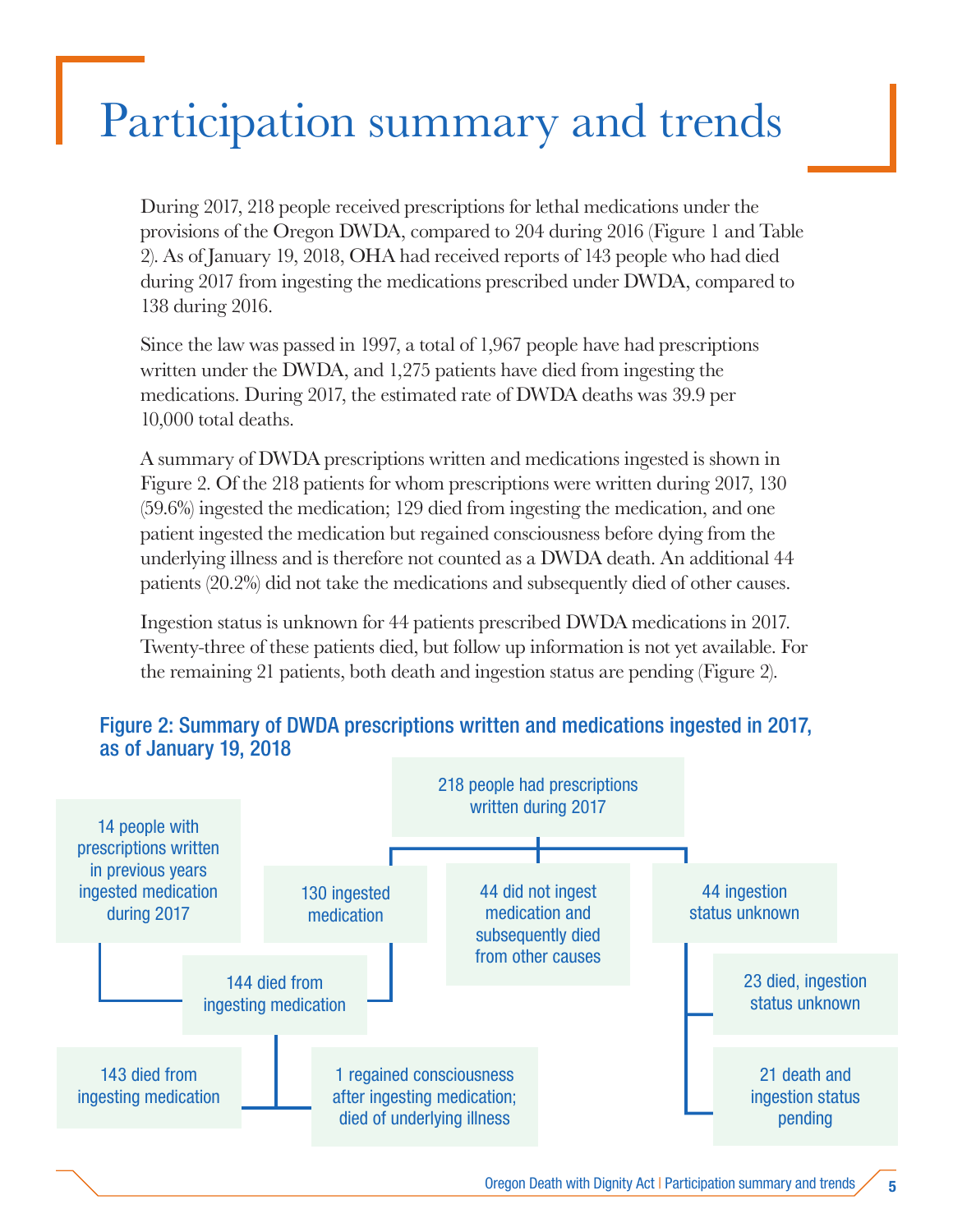## Patient characteristics

Of the 143 DWDA deaths during 2017, most patients (80.4%) were aged 65 years or older. The median age at death was 74 years. As in previous years, decedents were commonly white (94.4%) and well educated (48.9% had a least a baccalaureate degree).

Patients' underlying illnesses were similar to those of previous years. Most patients had cancer (76.9%), followed by amyotrophic lateral sclerosis (ALS) (7.0%) and heart/ circulatory disease (6.3%). The majority of patients (90.2%) died at home, and most (90.9%) were enrolled in hospice care. Excluding unknown cases, most (99.1%) had some form of health care insurance. The percent of patients who had private insurance (31.3%) and Medicare or Medicaid insurance (67.8%) in 2017 was similar to last year (29.7% and 69.5%, respectively).

Similar to previous years, the three most frequently reported end-of-life concerns were decreasing ability to participate in activities that made life enjoyable (88.1%), loss of autonomy (87.4%), and loss of dignity (67.1%).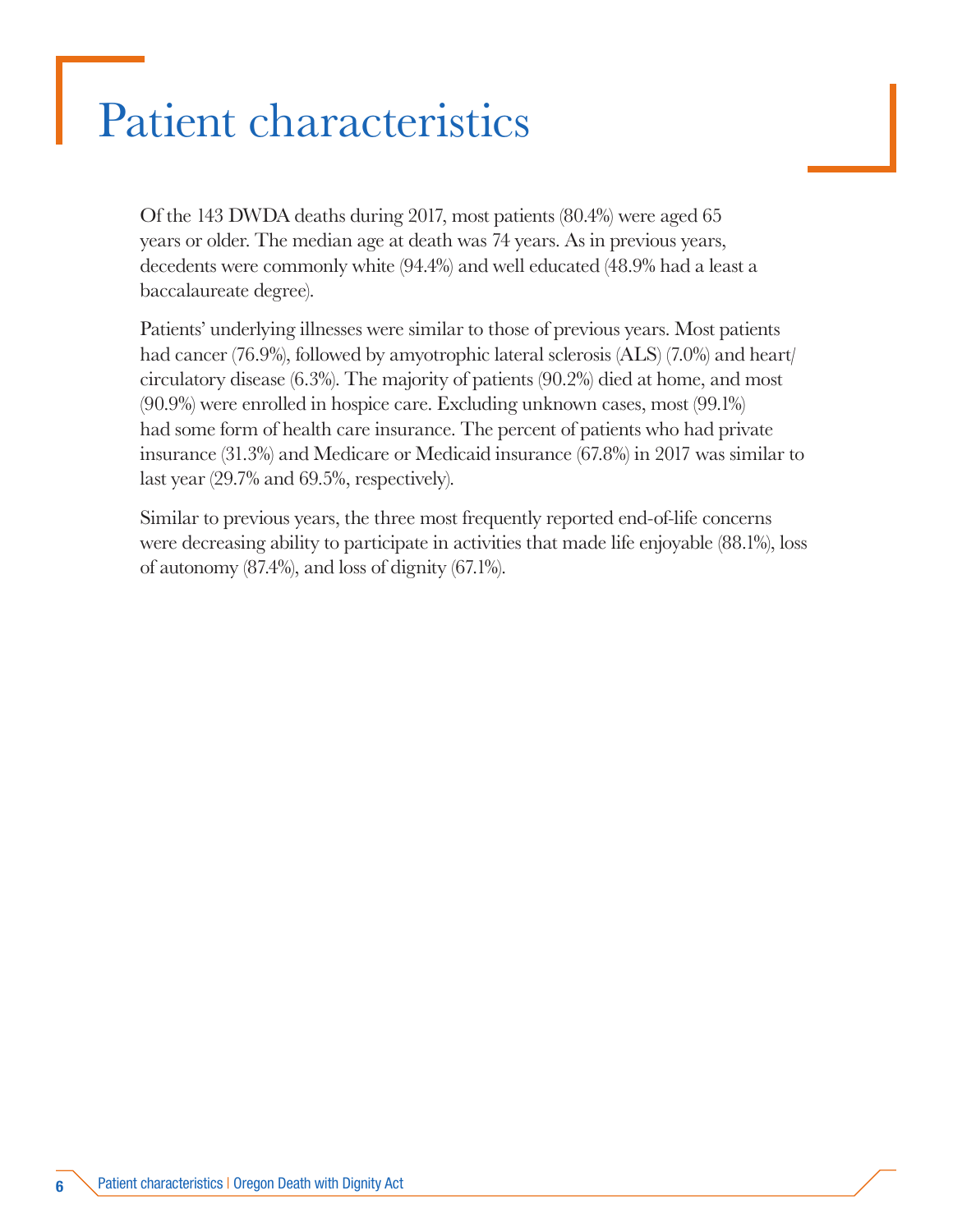# DWDA process

A total of 92 physicians wrote 218 prescriptions during 2017 (1–29 prescriptions per physician). Five patients were referred for psychological or psychiatric evaluation. During 2017, no referrals were made to the Oregon Medical Board for failure to comply with DWDA requirements.

A procedure revision was made in 2010 to standardize reporting on the follow-up questionnaire. The new procedure accepts information about the time of death and circumstances surrounding death only when the physician or another health care provider was present at the time of death. For 42 patients, either the prescribing physician or another healthcare provider was present at the time of death. Prescribing physicians were present at time of death for 23 patients (16.1%); 19 additional cases had other health care providers present (e.g., hospice nurse). Data on time from ingestion to death are available for only 40 DWDA deaths during 2017. Among those 40 patients, time from ingestion until death ranged from ten minutes to 21 hours.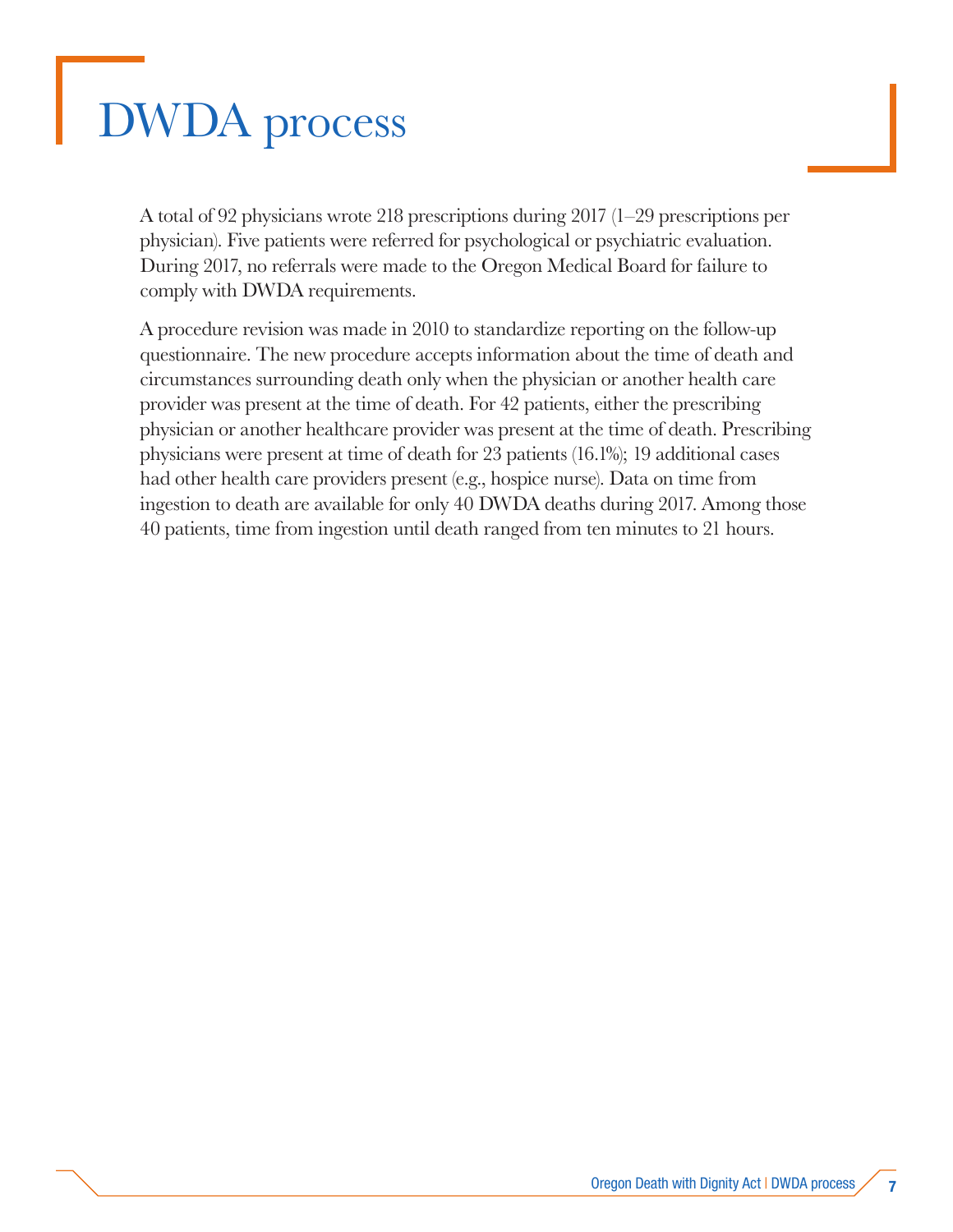#### Table 1. Characteristics and end-of-life care of 1,275 DWDA patients who have died from ingesting a lethal dose of medication as of January 19, 2018, by year, Oregon, 1998–2017

|                                                     | 2017             |                        | 1998-2016              |              | <b>Total</b>            |              |
|-----------------------------------------------------|------------------|------------------------|------------------------|--------------|-------------------------|--------------|
| <b>Characteristics</b>                              | $(N=143)$        |                        | $(N=1,132)$            |              | $(N=1,275)$             |              |
| <b>Sex</b>                                          |                  | $N$ $(%)$ <sup>1</sup> | $N$ $(%)$ <sup>1</sup> |              | $N$ $(\%)$ <sup>1</sup> |              |
| Male (%)                                            |                  | 83   (58.0)            |                        | 585   (51.7) |                         | 668 (52.4)   |
| Female (%)                                          |                  | 60   (42.0)            |                        | 547 (48.3)   |                         | 607   (47.6) |
| Age                                                 |                  |                        |                        |              |                         |              |
| $18-34(%)$                                          | 0                | (0.0)                  | 9                      | (0.8)        | 9                       | (0.7)        |
| $35 - 44$ (%)                                       | $\overline{2}$   | (1.4)                  | 24                     | (2.1)        | 26                      | (2.0)        |
| 45-54 (%)                                           | 3                | (2.1)                  | 70                     | (6.2)        | 73                      | (5.7)        |
| 55-64 (%)                                           | 23               | (16.1)                 | 225                    | (19.9)       | 248                     | (19.5)       |
| $65 - 74$ (%)                                       | 46               | (32.2)                 | 342                    | (30.2)       | 388                     | (30.4)       |
| 75-84 (%)                                           | 43               | (30.1)                 | 292                    | (25.8)       | 335                     | (26.3)       |
| $85 + (%)$                                          | 26               | (18.2)                 | 170                    | (15.0)       | 196                     | (15.4)       |
| Median years (range)                                | 74               | $(41-99)$              | 72                     | $(25-102)$   | 72                      | $(25-102)$   |
| Race                                                |                  |                        |                        |              |                         |              |
| White (%)                                           | 135              | (94.4)                 | 1,088                  | (96.5)       | 1,223                   | (96.3)       |
| African American (%)                                | 0                | (0.0)                  | 1                      | (0.1)        | 1                       | (0.1)        |
| American Indian (%)                                 | 0                | (0.0)                  | $\overline{c}$         | (0.2)        | $\overline{2}$          | (0.2)        |
| Asian (%)                                           | 4                | (2.8)                  | 15                     | (1.3)        | 19                      | (1.5)        |
| Pacific Islander (%)                                | 0                | (0.0)                  | 1                      | (0.1)        | 1                       | (0.1)        |
| Other $(\% )$                                       | $\boldsymbol{0}$ | (0.0)                  | 3                      | (0.3)        | 3                       | (0.2)        |
| Two or more races (%)                               | 1                | (0.7)                  | 5                      | (0.4)        | 6                       | (0.5)        |
| Hispanic (%)                                        | 3                | (2.1)                  | 12                     | (1.1)        | 15                      | (1.2)        |
| <b>Unknown</b>                                      | 0                |                        | $\sqrt{5}$             |              | 5                       |              |
| <b>Marital status</b>                               |                  |                        |                        |              |                         |              |
| Married (including Registered Domestic Partner) (%) | 75               | (52.4)                 | 514                    | (45.7)       | 589                     | (46.5)       |
| Widowed (%)                                         | 26               | (18.2)                 | 258                    | (22.9)       | 284                     | (22.4)       |
| Never married (%)                                   |                  | 6   (4.2)              |                        | 86   (7.6)   |                         | 92   (7.3)   |
| Divorced (%)                                        |                  | 36   (25.2)            |                        | 267 (23.7)   |                         | 303   (23.9) |
| <b>Unknown</b>                                      | 0                |                        | 7                      |              | 7                       |              |
| <b>Education</b>                                    |                  |                        |                        |              |                         |              |
| Less than high school (%)                           | 7                | (5.0)                  | 63                     | (5.6)        | 70                      | (5.5)        |
| High school graduate (%)                            | 36               | (25.5)                 |                        | 242   (21.6) | 278                     | (22.0)       |
| Some college (%)                                    | 29               | (20.6)                 | 299                    | (26.6)       | 328                     | (26.0)       |
| Baccalaureate or higher (%)                         | 69               | (48.9)                 | 518                    | (46.2)       | 587                     | (46.5)       |
| <b>Unknown</b>                                      | $\sqrt{2}$       |                        | 10                     |              | 12                      |              |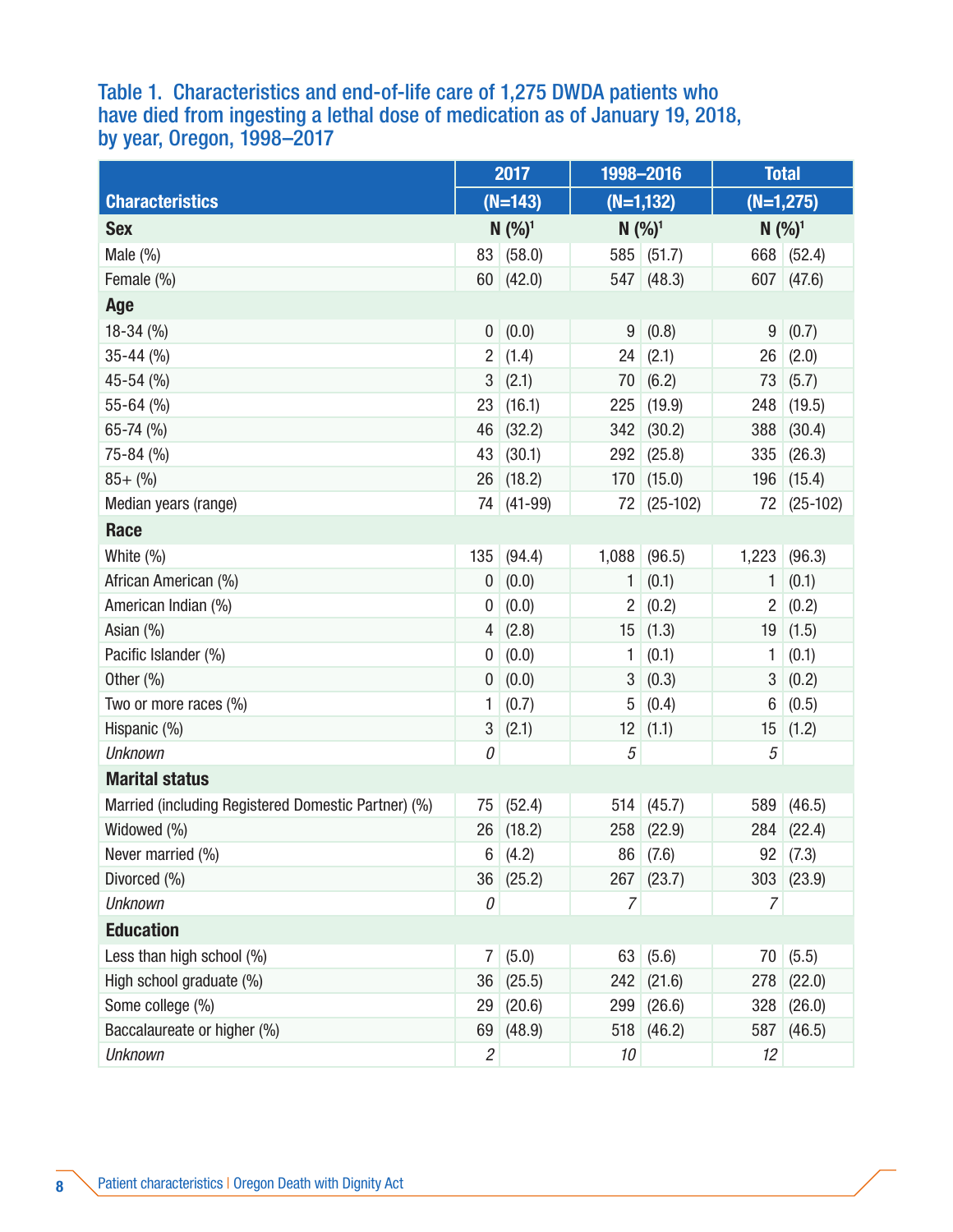|                                                       | 2017             |             | 1998-2016      |              | <b>Total</b> |        |
|-------------------------------------------------------|------------------|-------------|----------------|--------------|--------------|--------|
| <b>Characteristics</b>                                | $(N=143)$        |             | $(N=1,132)$    |              | $(N=1,275)$  |        |
| <b>Residence</b>                                      |                  |             |                |              |              |        |
| Metro counties (Clackamas, Multnomah, Washington) (%) | 55               | (38.5)      | 484            | (43.1)       | 539          | (42.6) |
| Coastal counties (%)                                  | 12               | (8.4)       | 80             | (7.1)        | 92           | (7.3)  |
| Other western counties (%)                            | 65               | (45.5)      | 471            | (41.9)       | 536          | (42.3) |
| East of the Cascades (%)                              | 11               | (7.7)       | 88             | (7.8)        | 99           | (7.8)  |
| <b>Unknown</b>                                        | 0                |             | 9              |              | 9            |        |
| <b>End of life care</b>                               |                  |             |                |              |              |        |
| <b>Hospice</b>                                        |                  |             |                |              |              |        |
| Enrolled (%)                                          | 130              | (90.9)      | 989            | (90.1)       | 1119         | (90.2) |
| Not enrolled (%)                                      | 13               | (9.1)       | 109            | (9.9)        | 122          | (9.8)  |
| <b>Unknown</b>                                        | 0                |             | 34             |              | 34           |        |
| <b>Insurance</b>                                      |                  |             |                |              |              |        |
| Private (%)                                           | 36               | (31.3)      | 569            | (53.8)       | 605          | (51.6) |
| Medicare, Medicaid or other governmental (%)          | 78               | (67.8)      | 474            | (44.8)       | 552          | (47.1) |
| None $(\%)$                                           | 1                | (0.9)       | 14             | (1.3)        | 15           | (1.3)  |
| Unknown                                               | 28               |             | 75             |              | 103          |        |
| <b>Underlying illness</b>                             |                  |             |                |              |              |        |
| Cancer (%)                                            | 110              | (76.9)      | 883            | (78.0)       | 993          | (77.9) |
| Lung and bronchus (%)                                 | 23               | (16.1)      | 193            | (17.0)       | 216          | (16.9) |
| Breast (%)                                            | 6                | (4.2)       | 86             | (7.6)        | 92           | (7.2)  |
| Colon $(\%)$                                          | 6                | (4.2)       | 73             | (6.4)        | 79           | (6.2)  |
| Pancreas (%)                                          | 15               | (10.5)      | 74             | (6.5)        | 89           | (7.0)  |
| Prostate (%)                                          | 10               | (7.0)       | 48             | (4.2)        | 58           | (4.5)  |
| Ovary (%)                                             | 4                | (2.8)       | 41             | (3.6)        | 45           | (3.5)  |
| Other cancers (%)                                     | 46               | (32.2)      | 368            | (32.5)       | 414          | (32.5) |
| Neurological disease (%)                              |                  | 20   (14.0) |                | 114   (10.1) | 134          | (10.5) |
| Amyotrophic lateral sclerosis (%)                     | 10 <sup>°</sup>  | (7.0)       | 90             | (8.0)        | 100          | (7.8)  |
| Other neurological disease (%)                        | 10               | (7.0)       | 24             | (2.1)        | 34           | (2.7)  |
| Respiratory disease [e.g., COPD] (%)                  | $\mathbf{2}$     | (1.4)       | 59             | (5.2)        | 61           | (4.8)  |
| Heart/circulatory disease (%)                         |                  | (6.3)       | 40             | (3.5)        | 49           | (3.8)  |
| Infectious disease [e.g., HIV/AIDS] (%))              |                  | (0.0)       | 13             | (1.1)        | 13           | (1.0)  |
| Gastrointestinal disease [e.g., liver disease] (%)    | $\boldsymbol{0}$ | (0.0)       | 8              | (0.7)        | 8            | (0.6)  |
| Endocrine/metabolic disease [e.g., diabetes](%)       |                  | (0.7)       | 7              | (0.6)        | 8            | (0.6)  |
| Other illnesses (%) <sup>2</sup>                      | 1                | (0.7)       | 8 <sup>1</sup> | (0.7)        | 9            | (0.7)  |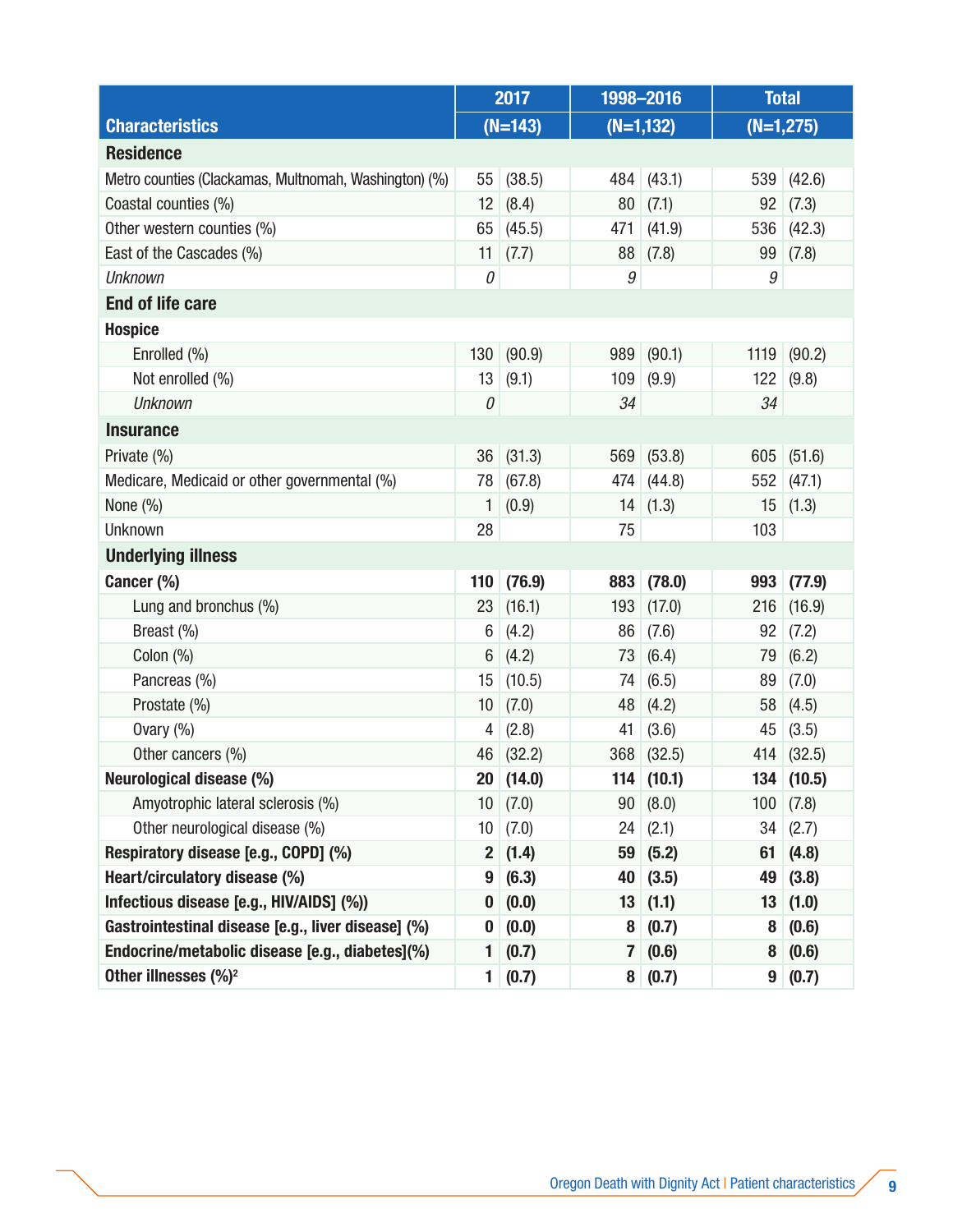|                                                                | 2017            |           | 1998-2016       |             | <b>Total</b>   |              |  |
|----------------------------------------------------------------|-----------------|-----------|-----------------|-------------|----------------|--------------|--|
| <b>Characteristics</b>                                         |                 | $(N=143)$ |                 | $(N=1,132)$ |                | $(N=1, 275)$ |  |
| <b>DWDA process</b>                                            |                 |           |                 |             |                |              |  |
| Referred for psychiatric evaluation (%)                        | 5               | (3.5)     | 57              | (5.1)       | 62             | (4.9)        |  |
| Patient informed family of decision (%) <sup>3</sup>           | 139             | (97.9)    | 982             | (93.1)      | 1,121          | (93.7)       |  |
| <b>Patient died at</b>                                         |                 |           |                 |             |                |              |  |
| Home (patient, family or friend) (%)                           | 129             | (90.2)    | 1,052           | (93.4)      | 1,181          | (93.1)       |  |
| Long term care, assisted living or foster care<br>facility (%) | 13              | (9.1)     | 55              | (4.9)       | 68             | (5.4)        |  |
| Hospital (%)                                                   | 0               | (0.0)     | 4               | (0.4)       | 4              | (0.3)        |  |
| Other $(\% )$                                                  | 1               | (0.7)     | 15              | (1.3)       | 16             | (1.3)        |  |
| <b>Unknown</b>                                                 | 0               |           | 6               |             | 6              |              |  |
| <b>Lethal medication</b>                                       |                 |           |                 |             |                |              |  |
| Secobarbital (%)                                               | 71              | (49.7)    | 676             | (59.7)      | 747            | (58.6)       |  |
| Pentobarbital (%)                                              | $\mathbf 0$     | (0.0)     | 386             | (34.1)      | 386            | (30.3)       |  |
| Phenobarbital (%)                                              | $6\phantom{1}6$ | (4.2)     | 57              | (5.0)       | 63             | (4.9)        |  |
| Morphine sulfate (%)                                           | 66              | (46.2)    | 6               | (0.5)       | 72             | (5.6)        |  |
| Other $(\% )$                                                  | $\mathbf 0$     | (0.0)     | $\overline{7}$  | (0.6)       | $\overline{7}$ | (0.5)        |  |
| End of life concerns <sup>4</sup>                              | $(N=143)$       |           | $(N=1,132)$     |             | $(N=1,275)$    |              |  |
| Losing autonomy (%)                                            | 125             | (87.4)    | 1,029           | (91.4)      | 1,154          | (90.9)       |  |
| Less able to engage in activities making life enjoyable (%)    | 126             | (88.1)    | 1,011           | (89.7)      | 1,137          | (89.5)       |  |
| Loss of dignity (%) <sup>5</sup>                               | 96              | (67.1)    | 769             | (76.9)      | 865            | (75.7)       |  |
| Losing control of bodily functions (%)                         | 53              | (37.1)    | 526             | (46.8)      | 579            | (45.7)       |  |
| Burden on family, friends/caregivers (%)                       | 79              | (55.2)    | 475             | (42.2)      | 554            | (43.7)       |  |
| Inadequate pain control or concern about it (%)                | 30              | (21.0)    | 297             | (26.4)      | 327            | (25.8)       |  |
| Financial implications of treatment (%)                        | 8               | (5.6)     | 39              | (3.5)       | 47             | (3.7)        |  |
| <b>Health-care provider present</b><br>(collected since 2001)  | $(N=143)$       |           | $(N=1,062)$     |             | $(N=1,205)$    |              |  |
| When medication was ingested <sup>6</sup>                      |                 |           |                 |             |                |              |  |
| Prescribing physician                                          | 24              |           | 163             |             | 187            |              |  |
| Other provider, prescribing physician not present              | 24              |           | 270             |             | 294            |              |  |
| No provider                                                    | $6\phantom{1}6$ |           | 91              |             | 97             |              |  |
| <b>Unknown</b>                                                 | 89              |           | 538             |             | 627            |              |  |
| At time of death                                               |                 |           |                 |             |                |              |  |
| Prescribing physician (%)                                      | 23              | (16.1)    | 149             | (14.3)      | 172            | (14.6)       |  |
| Other provider, prescribing physician not present (%)          | 19              | (13.3)    | 295             | (28.4)      | 314            | (26.6)       |  |
| No provider (%)                                                | 101             | (70.6)    | 595             | (57.3)      | 696            | (58.9)       |  |
| <b>Unknown</b>                                                 | 0               |           | 23              |             | 23             |              |  |
| <b>Complications</b> <sup>6</sup>                              | $(N=143)$       |           | $(N=1,121)$     |             | $(N=1,264)$    |              |  |
| Difficulty ingesting/regurgitated                              | 1               |           | 24              |             | 25             |              |  |
| <b>Seizures</b>                                                | 2               |           | $\theta$        |             | $\overline{2}$ |              |  |
| <b>Other</b>                                                   | 1               |           | $6\phantom{1}6$ |             | $\overline{7}$ |              |  |
| None                                                           |                 | 38        |                 | 554         |                | 592          |  |
| <b>Unknown</b>                                                 | 101             |           | 537             |             | 638            |              |  |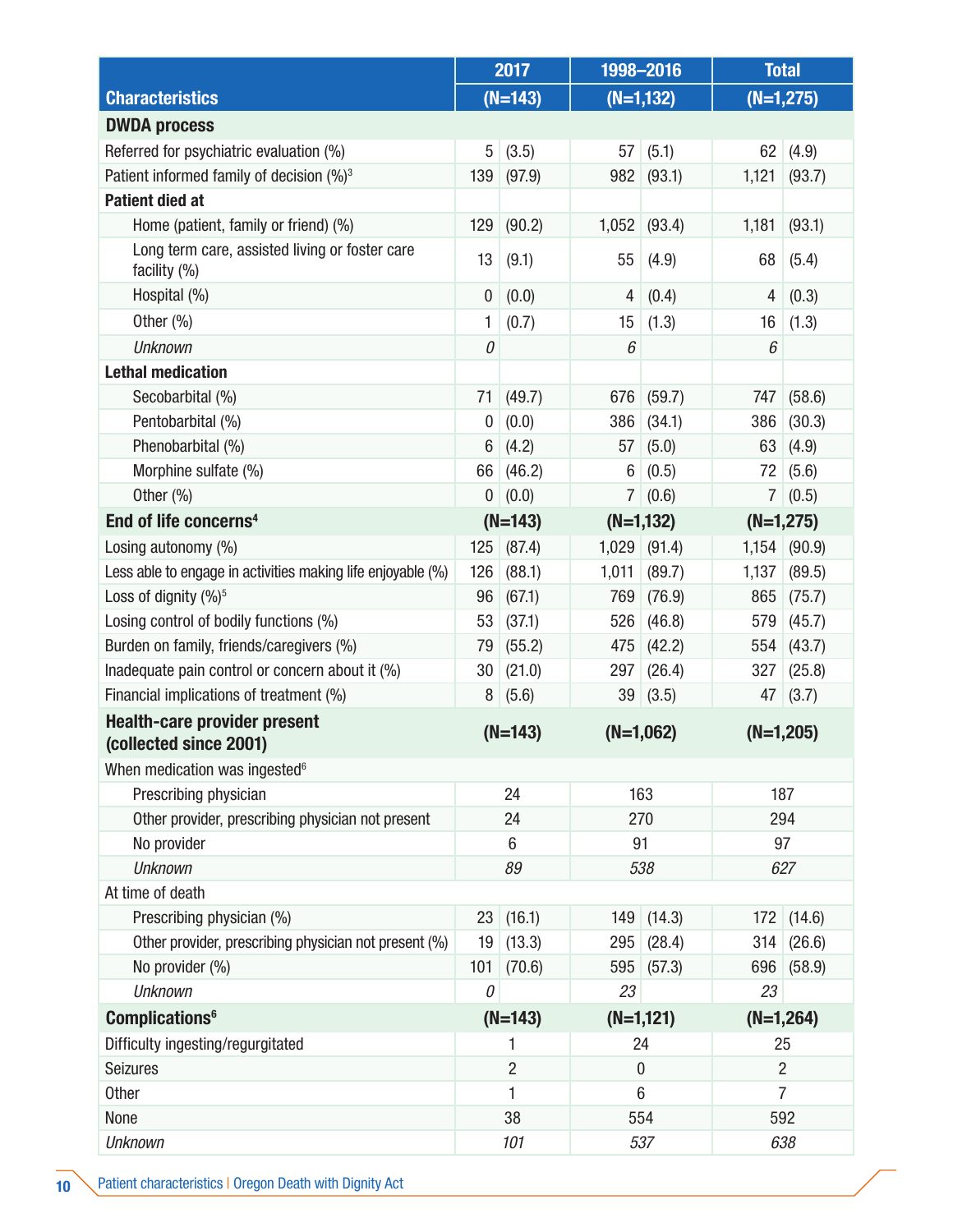|                                                                         | 2017           | 1998-2016       | <b>Total</b><br>$(N=1,275)$ |  |  |  |  |
|-------------------------------------------------------------------------|----------------|-----------------|-----------------------------|--|--|--|--|
| <b>Characteristics</b>                                                  | $(N=143)$      | $(N=1,132)$     |                             |  |  |  |  |
| <b>Other outcomes</b>                                                   |                |                 |                             |  |  |  |  |
| Regained consciousness after ingesting<br>DWDA medications <sup>7</sup> | 1              | $6\phantom{1}6$ | $\overline{7}$              |  |  |  |  |
| <b>Timing of DWDA event</b>                                             |                |                 |                             |  |  |  |  |
| Duration (weeks) of patient-physician relationship                      |                |                 |                             |  |  |  |  |
| <b>Median</b>                                                           | 10             | 13              | 13                          |  |  |  |  |
| Range                                                                   | $1 - 2,138$    | $0-1,905$       | $0 - 2,138$                 |  |  |  |  |
| Number of patients with information available                           | 140            | 1,128           | 1,268                       |  |  |  |  |
| Number of patients with information unknown                             | 3              | $\overline{4}$  | $\overline{7}$              |  |  |  |  |
| Duration (days) between first request and death                         |                |                 |                             |  |  |  |  |
| Median                                                                  | 52             | 48              | 48                          |  |  |  |  |
| Range                                                                   | 15-603         | 14-1,009        | 14-1,009                    |  |  |  |  |
| Number of patients with information available                           | 143            | 1,132           | 1,275                       |  |  |  |  |
| Number of patients with information unknown                             | $\mathcal O$   | 0               | 0                           |  |  |  |  |
| Minutes between ingestion and unconsciousness                           |                |                 |                             |  |  |  |  |
| <b>Median</b>                                                           | $6\phantom{1}$ | 5               | 5                           |  |  |  |  |
| Range                                                                   | $2 - 240$      | $1 - 60$        | $1 - 240$                   |  |  |  |  |
| Number of patients with information available                           | 38             | 556             | 594                         |  |  |  |  |
| Number of patients with information unknown                             | 105            | 576             | 681                         |  |  |  |  |
| Minutes between ingestion and death                                     |                |                 |                             |  |  |  |  |
| Median                                                                  | 31             | 25              | 25                          |  |  |  |  |
| Range                                                                   | 10min-21hrs    | 1min-104hrs     | 1min-104hrs                 |  |  |  |  |
| Number of patients with information available                           | 40             | 562             | 602                         |  |  |  |  |
| Number of patients with information unknown                             | 103            | 570             | 673                         |  |  |  |  |

1 Unknowns are excluded when calculating percentages.

2 Includes deaths due to arthritis, arteritis, sclerosis, stenosis, kidney failure, and musculoskeletal systems disorders.

- 3 First recorded in 2001. Since then, 55 patients (4.6%) have chosen not to inform their families, and 21 patients (1.7%) have had no family to inform. There was one unknown case in 2002, two in 2005, one in 2009, three in 2013, and one in 2017.
- 4 Affirmative answers only ("Don't know" included in negative answers). Categories are not mutually exclusive. Data unavailable for four patients in 2001.
- 5 First asked in 2003. Data available for 143 patients in 2017, 1,003 patients between 1998 and 2016, and 1,146 patients for all years.
- 6 A procedure revision was made mid-year in 2010 to standardize reporting on the follow-up questionnaire. The new procedure accepts information about time of death and circumstances surrounding death only when the physician or another health care provider is present at the time of death. This resulted in a larger number of unknowns beginning in 2010.
- 7 There have been a total of seven patients who regained consciousness after ingesting prescribed lethal medications. These patients are not included in the total number of DWDA deaths. These deaths occurred in 2005 (1 death), 2010 (2 deaths), 2011 (2 deaths), 2012 (1 death), and 2017 (1 death). Please refer to the appropriate years' annual reports on our website (http://www.healthoregon.org/dwd) for more detail on these deaths.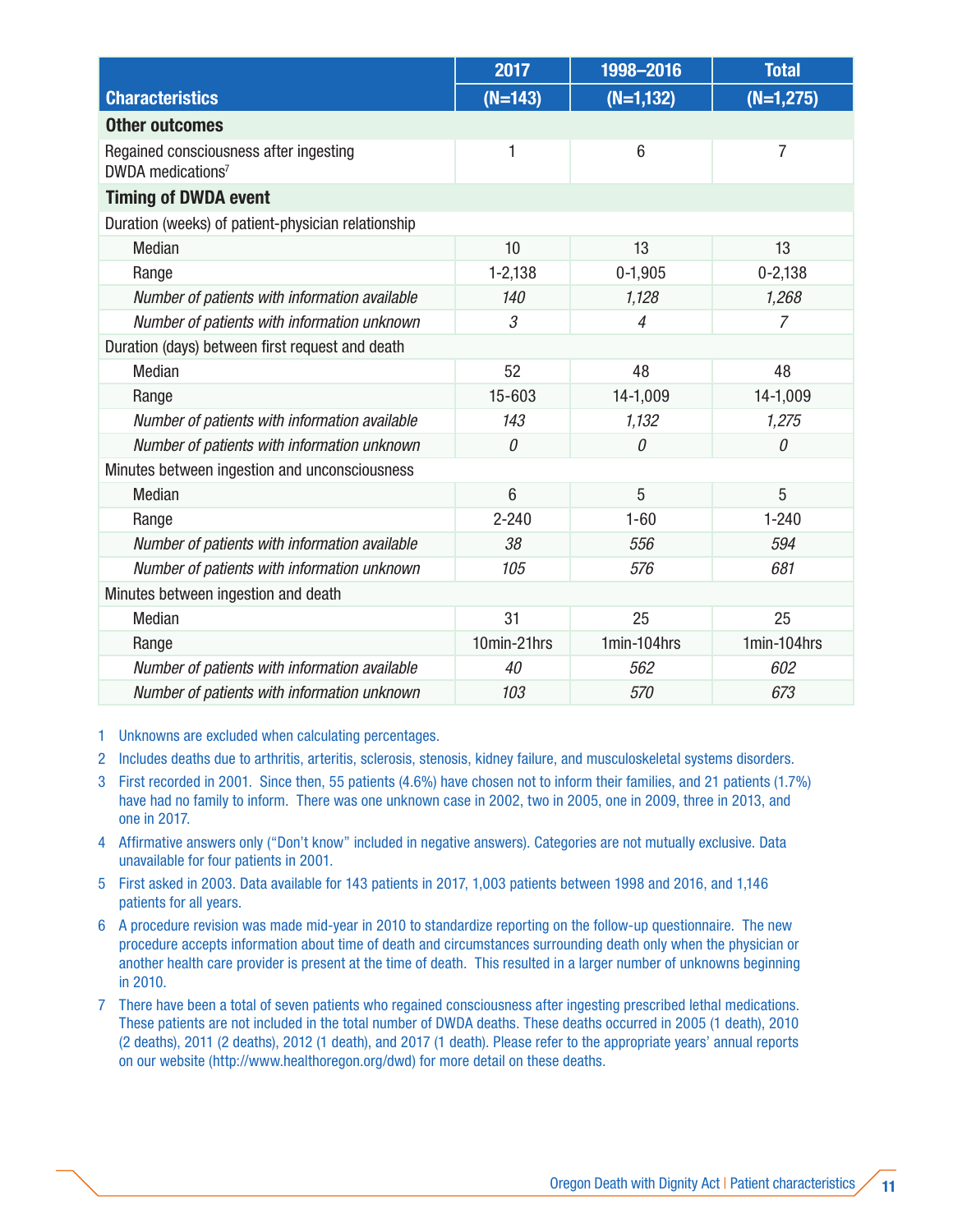#### Table 2. Number of DWDA prescription recipients, DWDA deaths, and attending physicians, 1998-2017

| <b>Year</b> | <b>Prescription</b><br>recipients | <b>DWDA</b> deaths | <b>Attending</b><br><b>physicians</b> |
|-------------|-----------------------------------|--------------------|---------------------------------------|
| 1998        | 24                                | 16                 | n/a                                   |
| 1999        | 33                                | 27                 | n/a                                   |
| 2000        | 39                                | 27                 | 22                                    |
| 2001        | 44                                | 21                 | 33                                    |
| 2002        | 58                                | 38                 | 33                                    |
| 2003        | 68                                | 42                 | 42                                    |
| 2004        | 60                                | 37                 | 40                                    |
| 2005        | 65                                | 38                 | 40                                    |
| 2006        | 65                                | 46                 | 41                                    |
| 2007        | 85                                | 49                 | 46                                    |
| 2008        | 88                                | 60                 | 60                                    |
| 2009        | 95                                | 59                 | 64                                    |
| 2010        | 97                                | 65                 | 59                                    |
| 2011        | 114                               | 71                 | 62                                    |
| 2012        | 116                               | 85                 | 62                                    |
| 2013        | 121                               | 73                 | 62                                    |
| 2014        | 155                               | 105                | 83                                    |
| 2015        | 218                               | 135                | 106                                   |
| 2016        | 204                               | 138                | 102                                   |
| 2017        | 218                               | 143                | 92                                    |